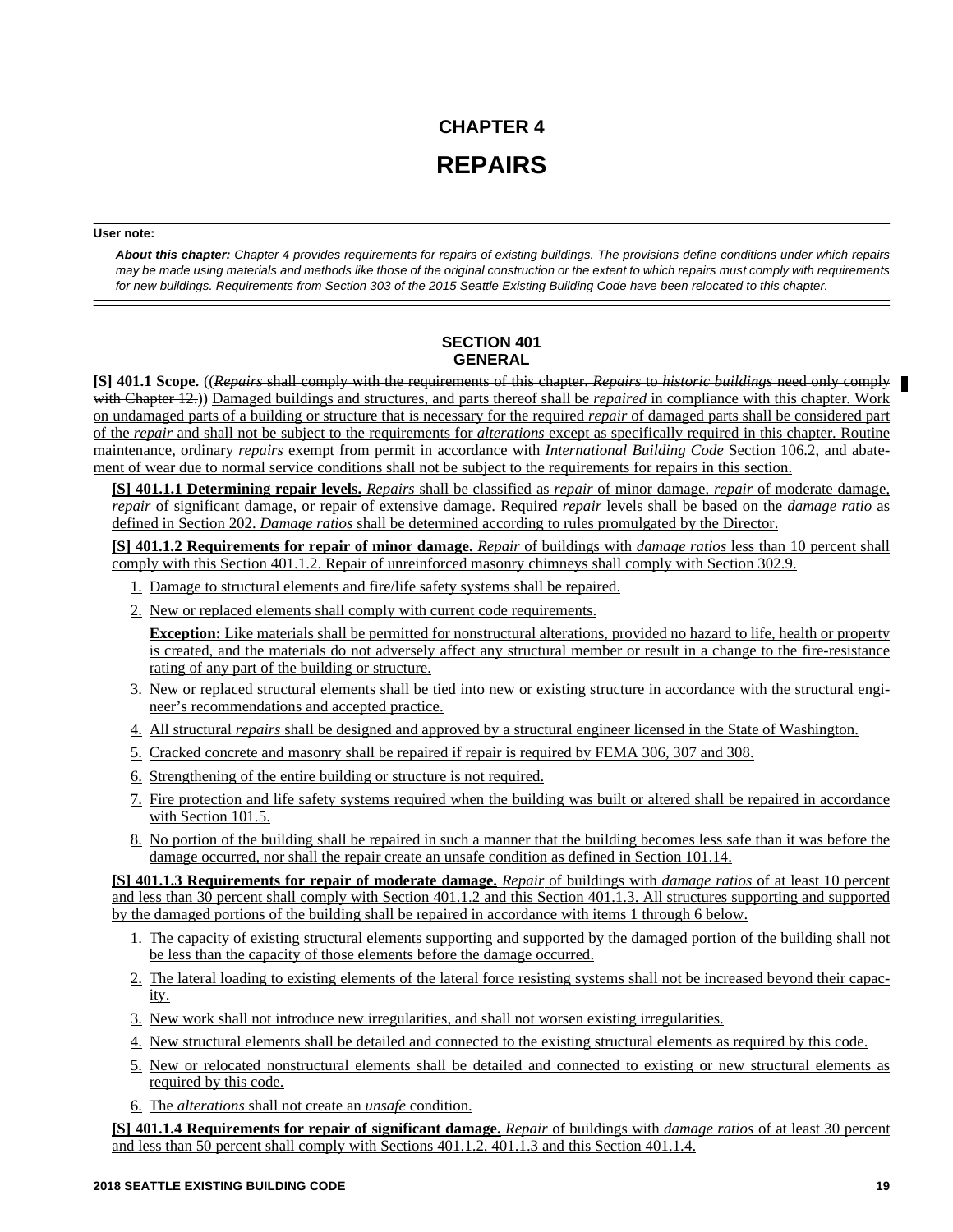- 1. The engineer shall submit a report identifying structural damage, and falling hazards to exitways, pedestrian walkways and public rights of way. The report shall also contain a statement acknowledging that compliance with this section may not satisfy the requirements for *substantial alteration* of Section 307.
- 2. All identified falling hazards in exits and exit discharges shall be mitigated so as to limit damage at primary means of egress.
- 3. The walls, roofs and floors of unreinforced masonry buildings shall comply with the sections of ASCE 41 or Appendix A1 in Table 401.1. Seismic forces shall comply with reduced International Building Code forces per Section 303.4.2.

**Exception:** If the tested mortar strength is less than the minimums indicated in Table 401.1, Item a, the structure shall comply with all requirements of 303.4.2.

4. Repair of damage for buildings subject to this Section 401.1.4 will be considered when determining whether Section 307 provisions for *substantial alterations* apply.

**[S] 401.1.5 Requirements for repair of extensive damage.** *Repair* of buildings with *damage ratios* of at least 50 percent and less than 60 percent shall comply with Sections 401.1.2 through 401.1.4 and this Section 401.1.5.

- 1. The structure shall be *repaired* and designed to satisfy the requirements of ASCE 41 and the performance criteria in Table 303.4.2.
- 2. A seismic evaluation report shall be submitted. The report shall comply with rules promulgated by the *code official,* and the following requirements:
	- 2.1 The report shall be prepared by a structural engineer registered in the state of Washington.
	- 2.2 The report shall be based on ASCE 41 and the performance criteria in Table 303.4.2.
		- **Exception:** Unreinforced masonry buildings are permitted to comply with Appendix A1. The reduction of Section 401.1.4 Item 3 is not allowed.
	- 2.3 At a minimum, the report shall contain the information listed below. A previously written report may be submitted if it satisfies the requirements of this section.
		- 2.3.1 An overall description of the building, including size (number of stories and basements, approximate floor area) and the occupancies or uses in the building.
		- 2.3.2 Identification of building deficiencies.

**401.1.6 Requirements for repair of more than extensive damage.** Repair of buildings with damage ratios of 60% or more shall comply with Section 307.

**COMPONENT ASCE 41 SECTION ASCE 41 SECTION APPENDIX A SECTION** a. Masonry strength (mortar and anchor tests) for anchorage  $\frac{\text{at}}{\text{at}}$  masonry and for wall bracing  $\frac{\text{at}}{\text{at}}$  bracing to masonry and for wall bracing b. Diaphragm shear transfer and the control of the 16.2.3.2.6 A111.5 c. Out-of-plane transfer  $16.2.4.3$  A113.1 d. Wall bracing 16.2.4.2 A113.5

**[S] TABLE 401.1 REQUIREMENTS FOR UNREINFORCED MASONRY BUILDINGS**

**401.2 Compliance.** The work shall not make the building less complying than it was before the *repair* was undertaken.

**[S][BS] 401.3 Flood hazard areas.** In flood hazard areas, *repairs* that constitute a *substantial improvement* of the existing structure or buildings that have been *substantially damaged* shall ((require that the building)) comply with ((Section 1612 of the *International Building Code*, or Section R322 of the *International Residential Code*, as applicable)) the requirements for repairs in Section 310 of this code.

## **SECTION 402 BUILDING ELEMENTS AND MATERIALS**

**402.1 Glazing in hazardous locations.** Replacement glazing in hazardous locations shall comply with the safety glazing requirements of the *International Building Code* or *International Residential Code* as applicable.

**Exception:** Glass block walls, louvered windows and jalousies repaired with like materials.

\*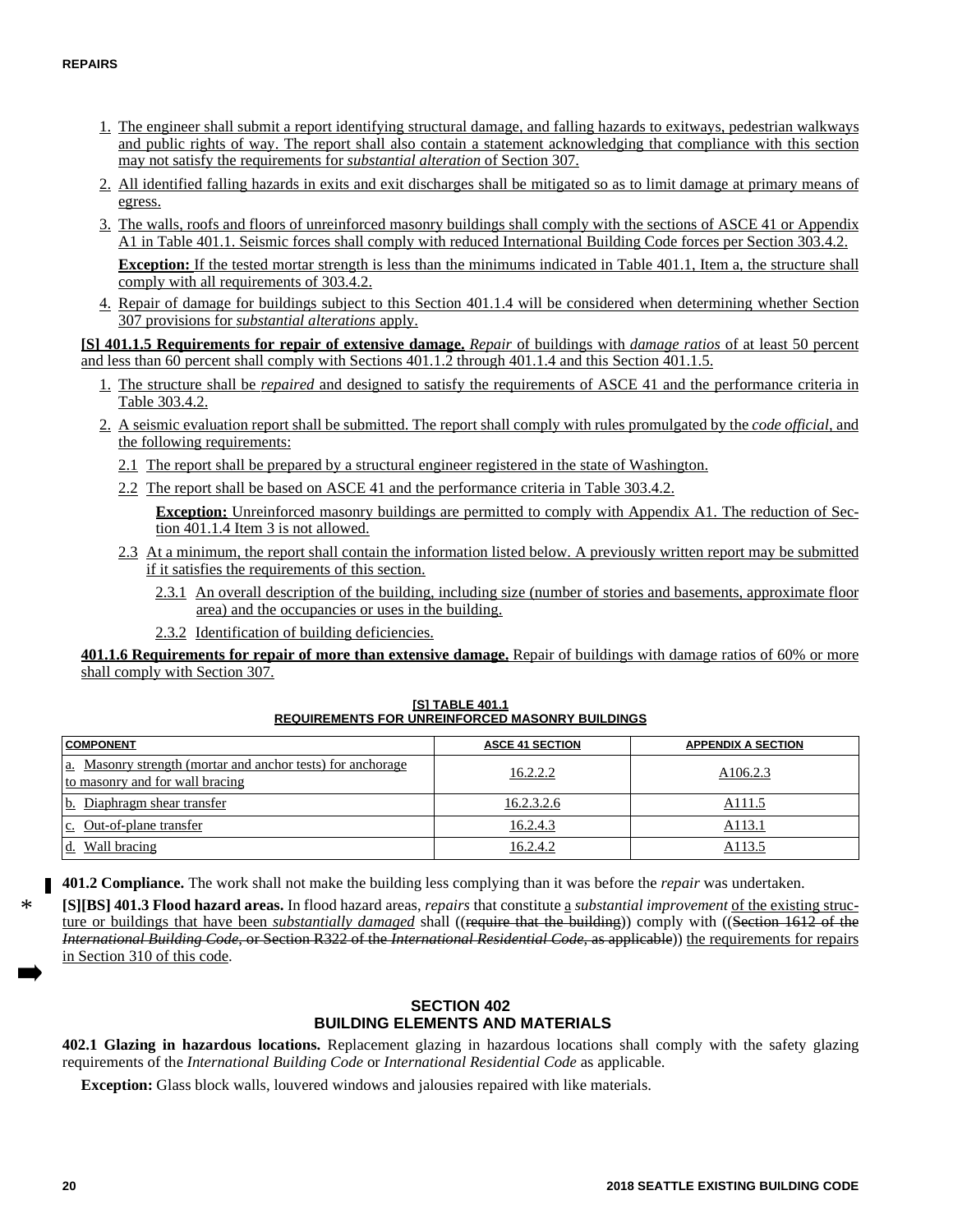### **SECTION 403 FIRE PROTECTION**

**403.1 General.** *Repairs* shall be done in a manner that maintains the level of fire protection provided.

# **SECTION 404 MEANS OF EGRESS**

**404.1 General.** *Repairs* shall be done in a manner that maintains the level of protection provided for the means of egress.

# **SECTION 405 STRUCTURAL**

**[S][BS] 405.1 General.** Structural *repairs* shall be in compliance with ((this section and)) Section ((401.2)) 303.

**[S] (([BS] 405.2 Repairs to damaged buildings.** *Repairs* to damaged buildings shall comply with this section.

**[BS] 405.2.1 Repairs for less than substantial structural damage.** Unless otherwise required by this section, for damage less than *substantial structural damage*, the damaged elements shall be permitted to be restored to their predamage condition. **[BS] 405.2.1.1 Snow damage.** Structural components whose damage was caused by or related to snow load effects shall

be repaired, replaced or altered to satisfy the requirements of Section 1608 of the *International Building Code*.

**[BS] 405.2.2 Disproportionate earthquake damage.** A building assigned to Seismic Design Category D, E or F that has sustained *disproportionate earthquake damage* shall be subject to the requirements for buildings with substantial structural damage to vertical elements of the lateral force-resisting system.

**[BS] 405.2.3 Substantial structural damage to vertical elements of the lateral force-resisting system.** A building that has sustained *substantial structural damage* to the vertical elements of its lateral force-resisting system shall be evaluated in accordance with Section 405.2.3.1, and either repaired in accordance with Section 405.2.3.2 or repaired and retrofitted in accordance with Section 405.2.3.3, depending on the results of the evaluation.

#### **Exceptions:**

- 1. Buildings assigned to Seismic Design Category A, B or C whose *substantial structural damage* was not caused by earthquake need not be evaluated or retrofitted for load combinations that include earthquake effects.
- 2. One- and two-family dwellings need not be evaluated or retrofitted for load combinations that include earthquake effects.))

**[BS] 405.2.3.1 Evaluation.** The building shall be evaluated by a registered design professional, and the evaluation findings shall be submitted to the *code official*. The evaluation shall establish whether the damaged building, if repaired to its predamage state, would comply with the provisions of the *International Building Code* for load combinations that include wind or earthquake effects*,* except that the seismic forces shall be the reduced seismic forces.

**[BS] 405.2.3.2 Extent of repair for compliant buildings.** If the evaluation establishes that the building in its predamage condition complies with the provisions of Section 405.2.3.1, then the damaged elements shall be permitted to be restored to their predamage condition.

**[BS] 405.2.3.3 Extent of repair for noncompliant buildings.** If the evaluation does not establish that the building in its predamage condition complies with the provisions of Section 405.2.3.1, then the building shall be retrofitted to comply with the provisions of this section. The wind loads for the *repair* and *retrofit* shall be those required by the building code in effect at the time of original construction, unless the damage was caused by wind, in which case the wind loads shall be in accordance with the *International Building Code*. The seismic loads for this *retrofit* design shall be those required by the building code in effect at the time of original construction, but not less than the reduced seismic forces.

**[BS] 405.2.4 Substantial structural damage to gravity load-carrying components.** Gravity load-carrying components that have sustained *substantial structural damage* shall be rehabilitated to comply with the applicable provisions for dead and live loads in the *International Building Code*. Snow loads shall be considered if the *substantial structural damage* was caused by or related to snow load effects. Undamaged gravity load-carrying components that receive dead, live or snow loads from rehabilitated components shall also be rehabilitated if required to comply with the design loads of the *rehabilitation* design.

**[BS] 405.2.4.1 Lateral force-resisting elements.** Regardless of the level of damage to vertical elements of the lateral force-resisting system, if *substantial structural damage* to gravity load-carrying components was caused primarily by wind or seismic effects, then the building shall be evaluated in accordance with Section 405.2.3.1 and, if noncompliant, retrofitted in accordance with Section 405.2.3.3.

#### **Exceptions:**

1. Buildings assigned to Seismic Design Category A, B, or C whose substantial structural damage was not caused by earthquake need not be evaluated or retrofitted for load combinations that include earthquake effects.